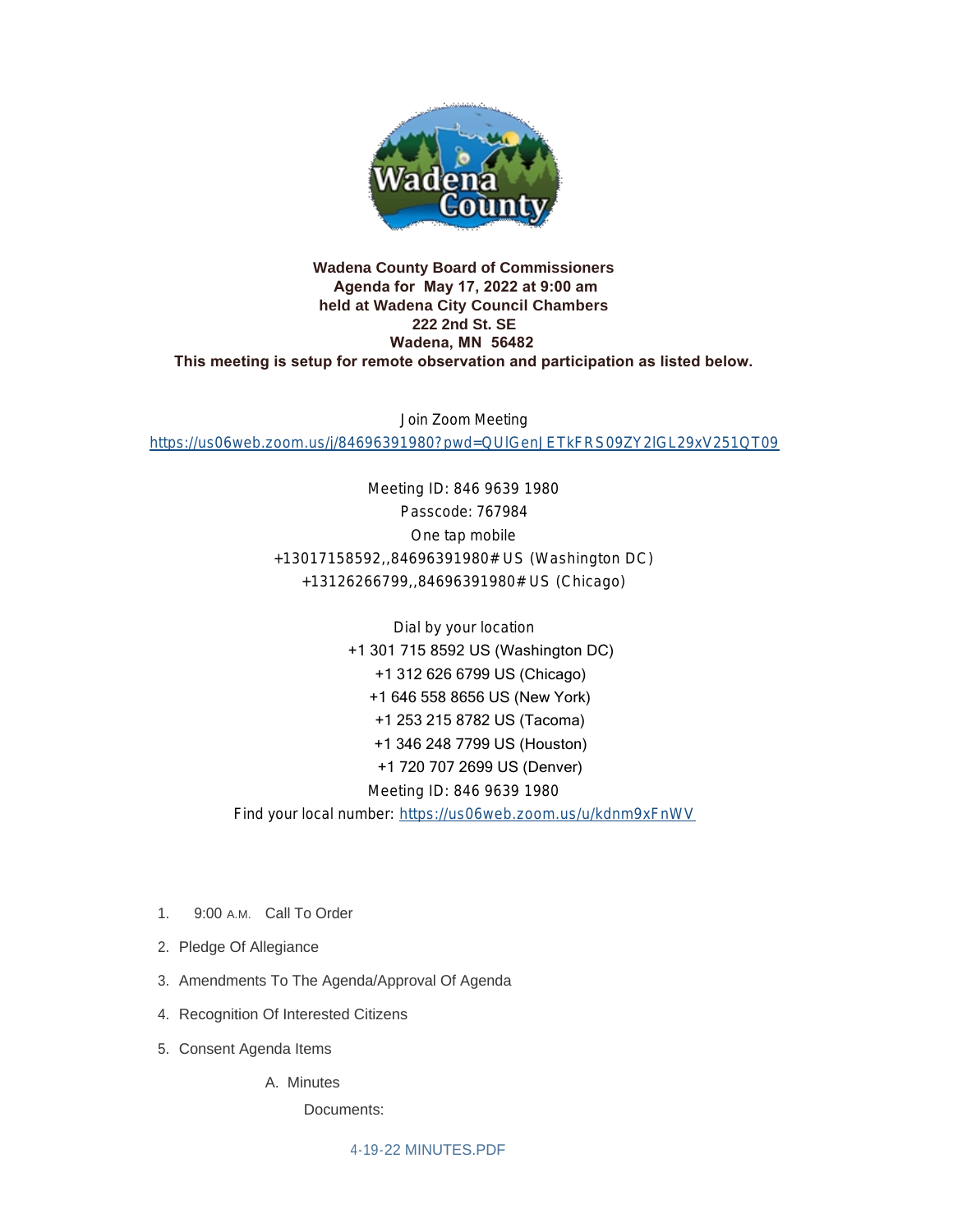Warrants B.

Documents:

[AUDITOR WARRANT APPROVAL.PDF](http://mn-wadenacounty.civicplus.com/AgendaCenter/ViewFile/Item/5004?fileID=7296) [WARRANT REGISTER 4-29-22.PDF](http://mn-wadenacounty.civicplus.com/AgendaCenter/ViewFile/Item/5004?fileID=7297) [WARRANT REGISTER 5-6-22.PDF](http://mn-wadenacounty.civicplus.com/AgendaCenter/ViewFile/Item/5004?fileID=7298) [WARRANT REGISTER US BANK 5-6-22.PDF](http://mn-wadenacounty.civicplus.com/AgendaCenter/ViewFile/Item/5004?fileID=7299) [EFT VOUCHER FOR APPROVAL 4-29-22.PDF](http://mn-wadenacounty.civicplus.com/AgendaCenter/ViewFile/Item/5004?fileID=7300) [EFT VOUCHER FOR APPROVAL 5-6-22.PDF](http://mn-wadenacounty.civicplus.com/AgendaCenter/ViewFile/Item/5004?fileID=7301)

C. Human Service Warrants

Documents:

### [HUMAN SERVICES WARRANTS.PDF](http://mn-wadenacounty.civicplus.com/AgendaCenter/ViewFile/Item/4998?fileID=7287)

D. Human Services Monthly Statistical Reports Documents:

#### [HUMAN SERVICES STATISTICAL REPORTS.PDF](http://mn-wadenacounty.civicplus.com/AgendaCenter/ViewFile/Item/4999?fileID=7288)

E. Counties Providing Technology Joint Powers Agreement Documents:

## [CPT JOINT POWERS AGREEMENT.PDF](http://mn-wadenacounty.civicplus.com/AgendaCenter/ViewFile/Item/4993?fileID=7281)

F. Approve The Resolution For The Absentee Ballot Board Documents:

## [APPROVE THE RESOLUTION FOR THE ABSENTEE BALLOT](http://mn-wadenacounty.civicplus.com/AgendaCenter/ViewFile/Item/4994?fileID=7283)  BOARD.PDF

G. Special Use Permit For Up North, Inc.

Documents:

#### [SPECIAL USE PERMIT FOR UP NORTH.PDF](http://mn-wadenacounty.civicplus.com/AgendaCenter/ViewFile/Item/5005?fileID=7302)

H. Compliance Fund Committee Recommendation To Expend Funds For New Highway Maps

Documents:

## [5-17-2022 BAF COMPLIANCE FUND - HIGHWAY MAPS.PDF](http://mn-wadenacounty.civicplus.com/AgendaCenter/ViewFile/Item/5007?fileID=7303)

I. Jail Medical Contract

Documents:

## [JAIL MEDICAL CONTRACT.PDF](http://mn-wadenacounty.civicplus.com/AgendaCenter/ViewFile/Item/5010?fileID=7306)

- 6. Regular Agenda Items
- 7. 2022 Wadena County 4-H Update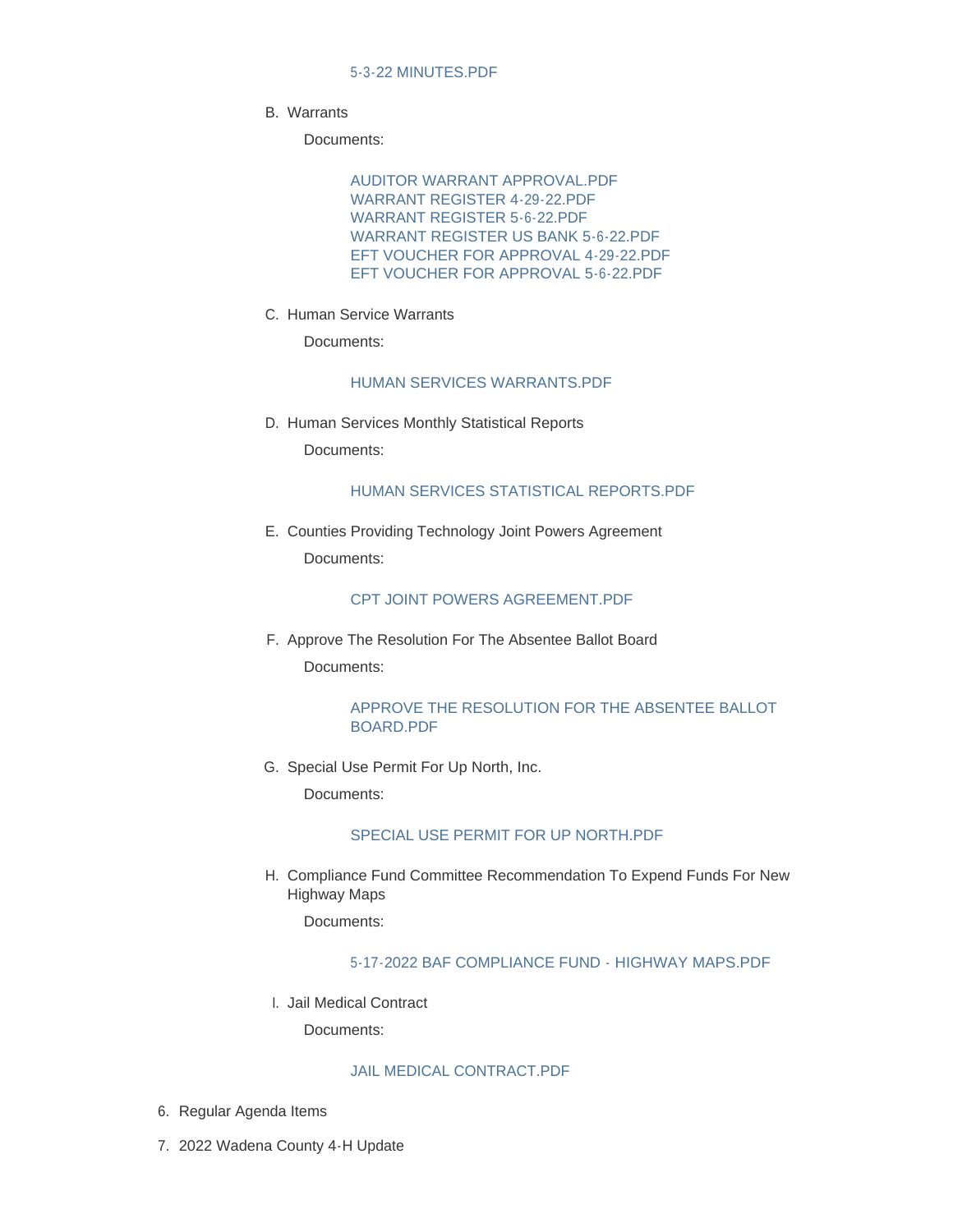Documents:

#### [2022 WADENA COUNTY 4-H UPDATE.PDF](http://mn-wadenacounty.civicplus.com/AgendaCenter/ViewFile/Item/4996?fileID=7285)

2022-2027 Master Partnership Contract 8.

Documents:

#### [2022-2027 MASTER PARTNERSHIP CONTRACT.PDF](http://mn-wadenacounty.civicplus.com/AgendaCenter/ViewFile/Item/4995?fileID=7284)

9. Approval To Purchase Parcel Number 22-006-1050

Documents:

[APPROVAL TO PURCHASE PARCEL NUMBER 22-006-1050 IN SECTION 6,](http://mn-wadenacounty.civicplus.com/AgendaCenter/ViewFile/Item/4997?fileID=7286)  T134N, R35W.PDF

10. RMCEP Lease

Documents:

#### [RMCEP LEASE.PDF](http://mn-wadenacounty.civicplus.com/AgendaCenter/ViewFile/Item/5008?fileID=7304)

- 11. 10:00 A.M. Break
- 12. County Courthouse HVAC Project Management Proposals Documents:

## [COUNTY COURTHOUSE HVAC PROJECT MANAGEMENT PROPOSALS.PDF](http://mn-wadenacounty.civicplus.com/AgendaCenter/ViewFile/Item/5000?fileID=7290)

13. Reschedule June County Board Workshop

Documents:

#### [RESCHEDULE JUNE COUNTY BOARD WORKSHOP.PDF](http://mn-wadenacounty.civicplus.com/AgendaCenter/ViewFile/Item/5002?fileID=7292)

Closed Session Pursuant To Minnesota Statue 13D.05 Subd. 3(B) With Assigned 14. Attorneys To Discuss Pete V. Wadena County

Documents:

[CLOSED SESSION PURSUANT TO MINNESOTA STATUE 13D.05 SUBD. 3\(B\)](http://mn-wadenacounty.civicplus.com/AgendaCenter/ViewFile/Item/5009?fileID=7305)  WITH ASSIGNED ATTORNEYS TO DISCUSS PETE V. WADENA COUNTY.PDF

15. Closed Session For Negotiation Strategy

Documents:

#### CLOSED SESSION FOR NEGOTIATION STRATEGY PDF

2022 To 2024 Labor Negotiations Update 16.

Documents:

# [2022 TO 2024 LABOR NEGOTIATIONS UPDATE.PDF](http://mn-wadenacounty.civicplus.com/AgendaCenter/ViewFile/Item/5001?fileID=7291)

- 17. Coordinator's Report
- 18. Commissioner/Committee Reports